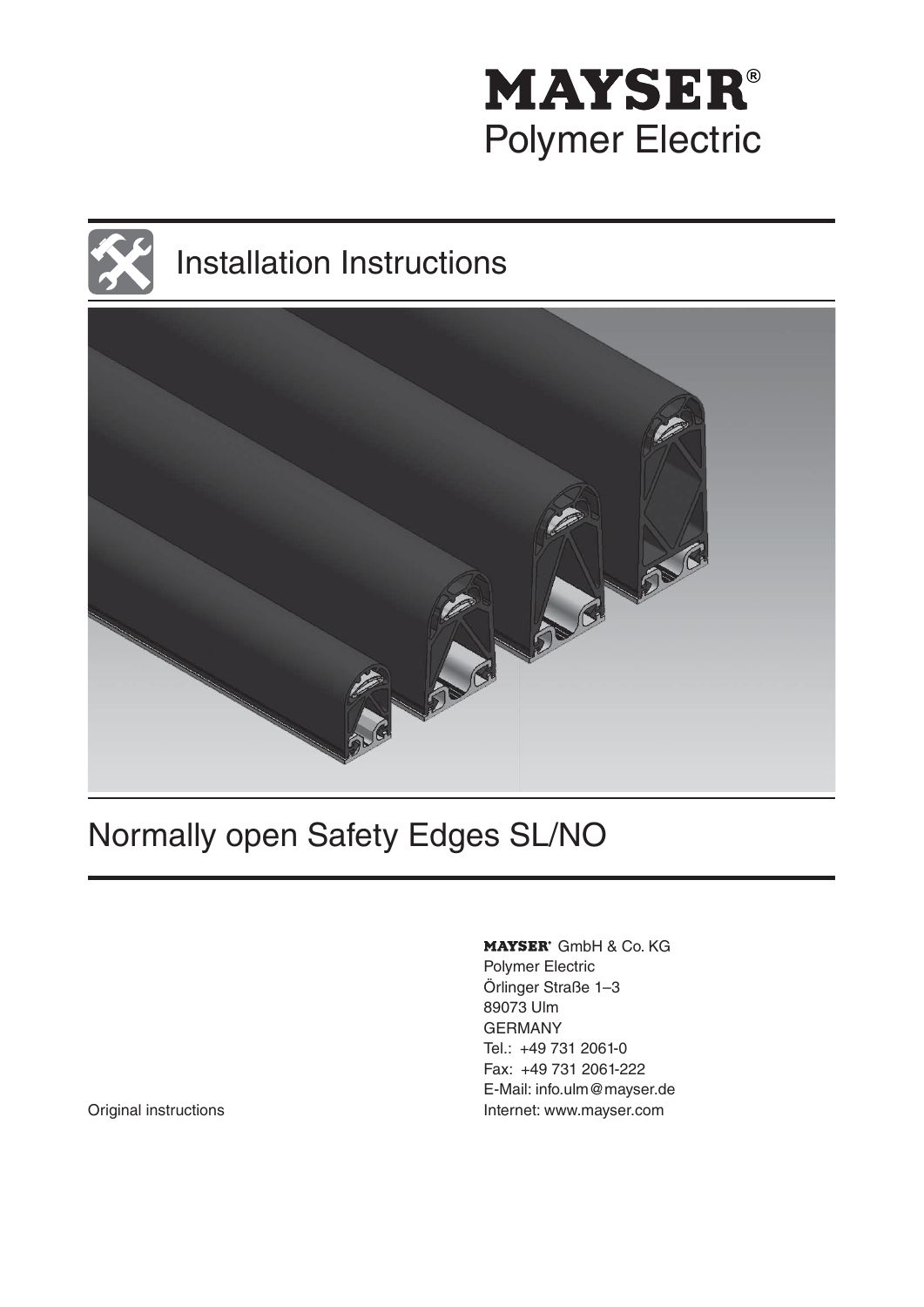# **Content**

| 1              |     |  |  |
|----------------|-----|--|--|
| $\overline{2}$ |     |  |  |
|                | 2.1 |  |  |
|                | 2.2 |  |  |
|                | 2.4 |  |  |
| 3              |     |  |  |
| 4              |     |  |  |
|                | 4.1 |  |  |
|                | 4.2 |  |  |
| 5              |     |  |  |
|                | 5.1 |  |  |
|                | 5.2 |  |  |
|                | 5.3 |  |  |
|                | 5.4 |  |  |
|                | 5.5 |  |  |
|                | 5.6 |  |  |
|                | 5.7 |  |  |
| 6              |     |  |  |
|                |     |  |  |

#### Copyright

The reproduction, distribution and utilization of this document as well as the communication of its contents without express authorization is prohibited. Offenders will be held liable for the payment of damages. All rights reserved in the event of the grant of a patent, utility model or design. © Mayser Ulm 2011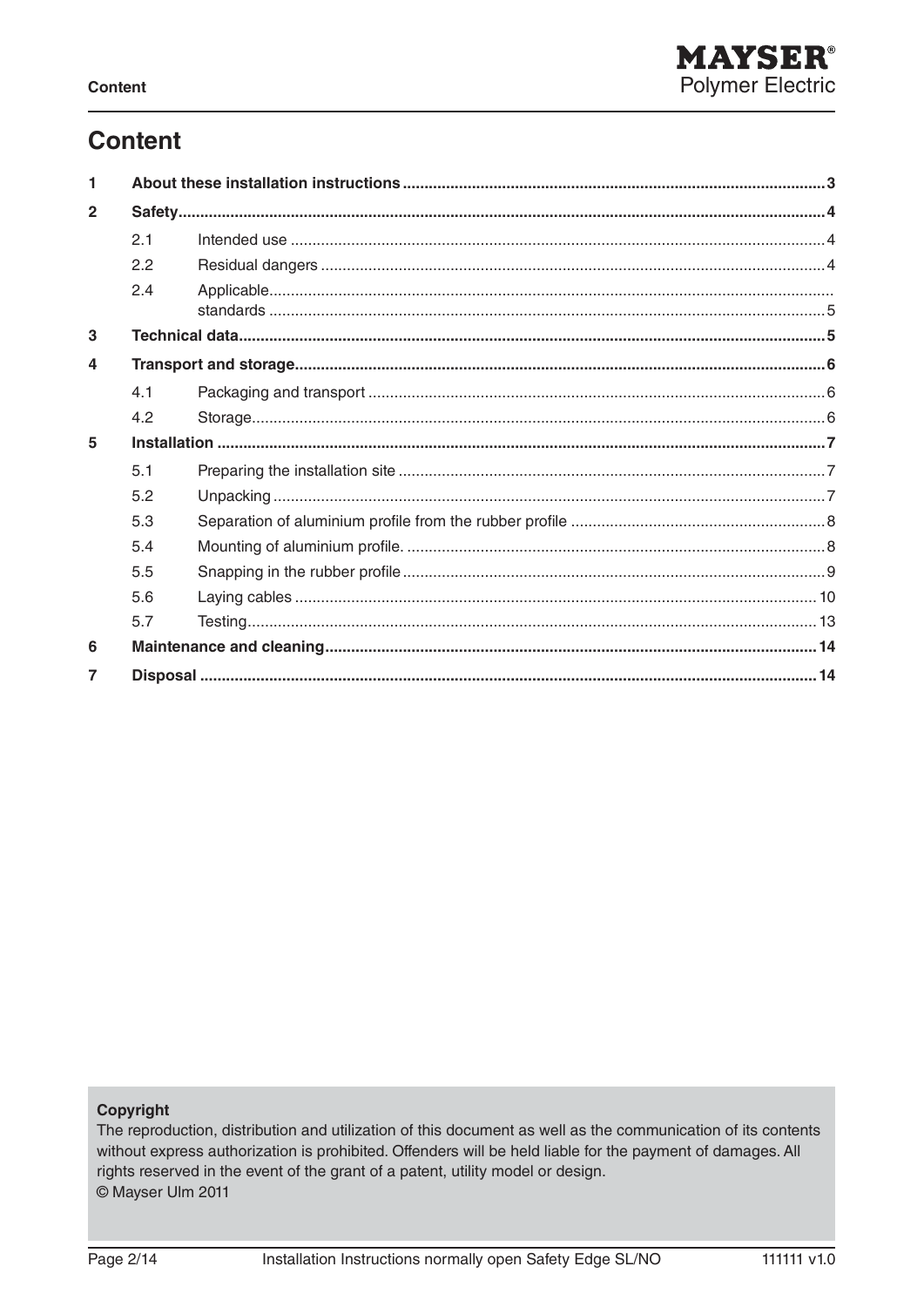

# **1 About these installation instructions**

These installation instructions are part of the product.

Mayser Polymer Electric accepts no responsibility or warranty claims for damage and consequential damage due to failure to observe the installation instructions.

- $\rightarrow$  Read the installation instructions carefully before use.
- $\rightarrow$  Keep installation instructions for the complete service life of the product.
- **→** Pass installation instructions on to every subsequent owner or user of the product.
- $\rightarrow$  Add any supplement received from the manufacturer to the installation instructions.

These installation instructions are only valid for the products specified on the title page. **Validity**

The target group of these installation instructions are operators and trained specialist personnel who are familiar with installation and commissioning. **Target group**

#### $\rightarrow$  The following documents are to be observed in addition to the installation instructions: **Other applicable documents**

- Drawing of the Safety Edge system (optional)
- Wiring diagram (optional)

| <b>Symbol</b>         | <b>Meaning</b>                                                                      |  |  |
|-----------------------|-------------------------------------------------------------------------------------|--|--|
| →<br>.                | Action with one step or with more than one step<br>where the order is not relevant. |  |  |
| 1.                    | Action with more than one step where the order                                      |  |  |
| 2.<br>.               | is relevant.                                                                        |  |  |
| 3.<br>.               |                                                                                     |  |  |
| ٠                     | <b>Bullets first level</b>                                                          |  |  |
| .                     | Bullets second level                                                                |  |  |
| (see chapter 1, P. 3) | Cross-reference                                                                     |  |  |

Tab. 1-1: Other symbols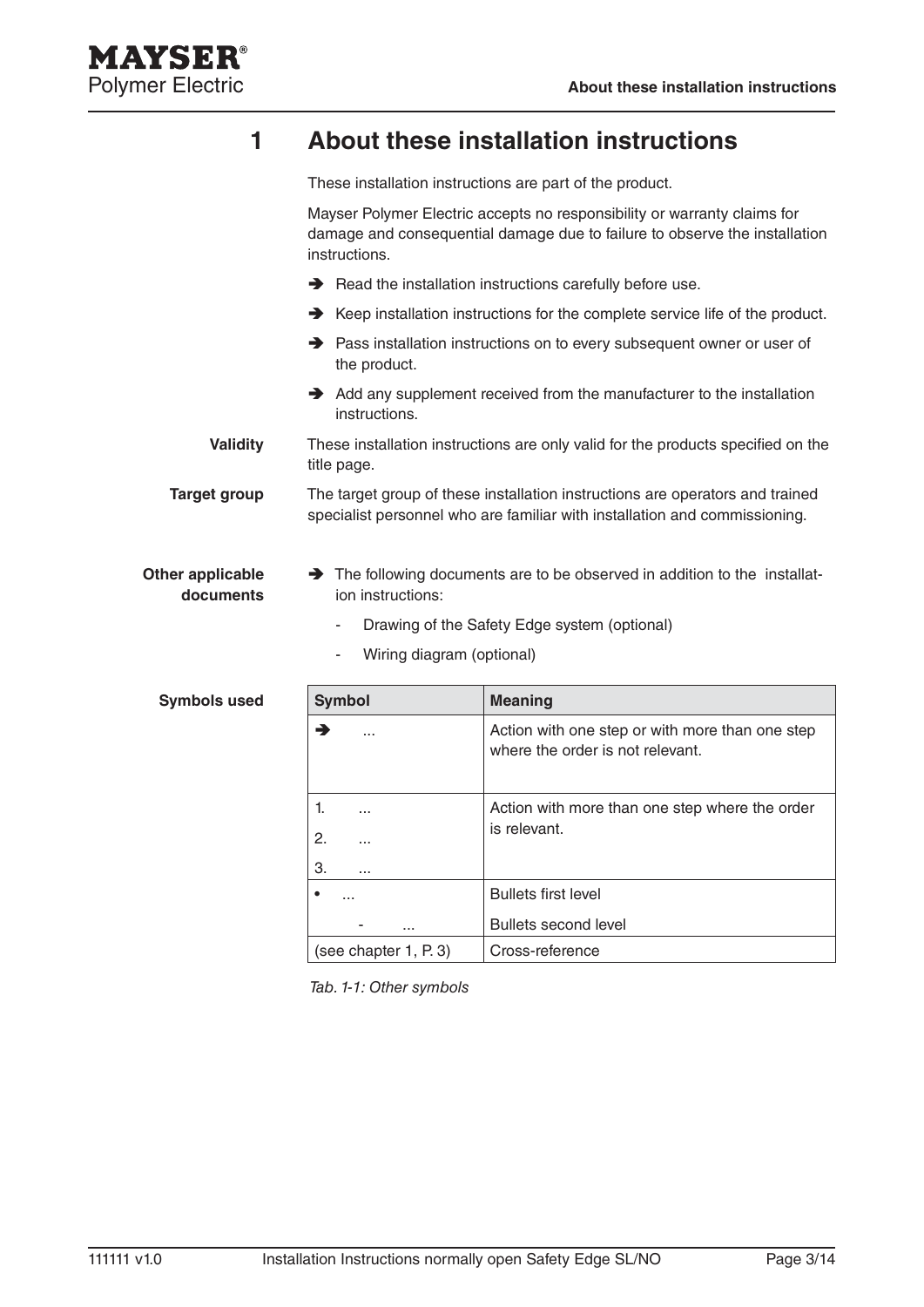| Danger symbols and | <b>Symbol</b>  | <b>Meaning</b>                                                             |
|--------------------|----------------|----------------------------------------------------------------------------|
| notes              | <b>DANGER</b>  | Immediate danger leading to death or serious injury.                       |
|                    | <b>CAUTION</b> | Possible danger that may lead to slight injury or da-<br>mage to property. |
|                    |                | Note for easier or safer working practices.                                |

Tab. 1-2: Danger symbols and information

# **2 Safety**

### **2.1 Intended use**

This product is designed as a linear pressure-sensitive protective device (PSPD) for hazardous closing edges. The sensor is activated by pressure onto the actuation area.

In the idle state, no pressure must be applied to the sensor.

#### **2.2 Residual dangers**

**Non-sensitive areas**

The end areas of the Safety Edge are not sensitive. When pressure is applied to any non-sensitive area, the protective function of the Safety Edge is annuled.



Fig. 2-1: Non-sensitive ends

| <b>SL/NO</b>                            | <b>GP 38</b> | <b>GP 58</b> | <b>GP 68</b> | <b>GP88</b> |
|-----------------------------------------|--------------|--------------|--------------|-------------|
| NE.                                     | 35 mm        | 35 mm        | 35 mm        | 35 mm       |
| $L_{NE}$ = non-sensitive ends           |              |              |              |             |
| $=$ effective actuation length<br>$-wR$ |              |              |              |             |

Tab. 2-1: Non-sensitive ends

- ◆ Use only one Safety Edge per closing edge
- Do not join Safety Edges at a corner.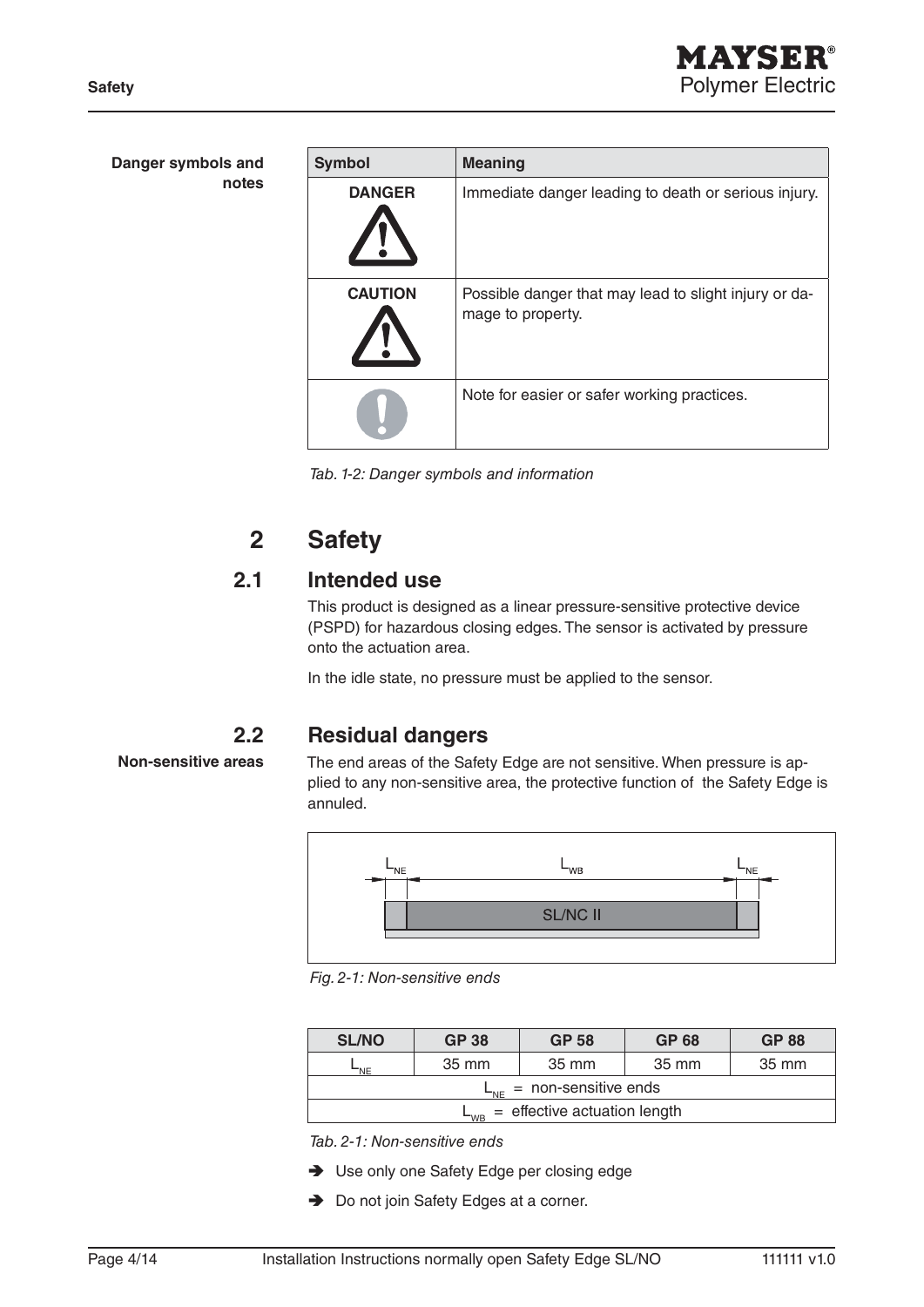# MAYSEI **Polymer Electric Technical data**

When using non-OEM replacement parts, the safety of the Safety Edges may be impaired. **Replacement parts**

**→** Only use OEM replacement parts from Mayser.

## **2.4 Applicable standards**

The design type of the products conforms to the Machinery Directive 2006/42/EC and the EMC Directive 2004/108/EC.

Applicable standards:

- EN 1760-2 "Safety of machinery Pressure-sensitive protective devices – Part 2: Safety Edges and pressure-sensitive bars"
- EN 12978 "Industrial, commercial and garage doors and gates protective devices for power-operated doors and gates"
- ISO 13849 "Safety of machinery Safety-related parts of control systems"

These installation instructions were prepared in compliance with EN 62079 "Preparation of instructions – Structuring, content and presentation".

# **3 Technical data**

| Actuation forces for signal triggering                                                        | According to EN 1760-2                                                          |
|-----------------------------------------------------------------------------------------------|---------------------------------------------------------------------------------|
| Finger detection                                                                              | Yes                                                                             |
| Error behaviour<br>(with $SG$ -EFS 1X4 ZK2/1)                                                 | ISO 13849-1:2006<br>Category 3                                                  |
| Operating temperature                                                                         | -20 to +55 $^{\circ}$ C                                                         |
| Storage temperature                                                                           | -30 to +70 $^{\circ}$ C                                                         |
| Maximum load (signal)                                                                         | 600 N                                                                           |
| Weight:<br>GP 38(L) incl. C 26<br>GP 58(L) incl. C 36<br>GP 68 incl. C 36<br>GP 88 incl. C 36 | 0.8 kg/m (L: 0,9 kg/m)<br>1.2 kg/m $(L: 1, 3$ kg/m)<br>$1.4$ kg/m<br>$1.6$ kg/m |

Tab. 3-1: Technical data

For identifying the Safety Edge type, a type plate is attached to the bottom of the aluminium profile next to the cable exit. In the event of enquiries, have the specified information to hand. **Type plate**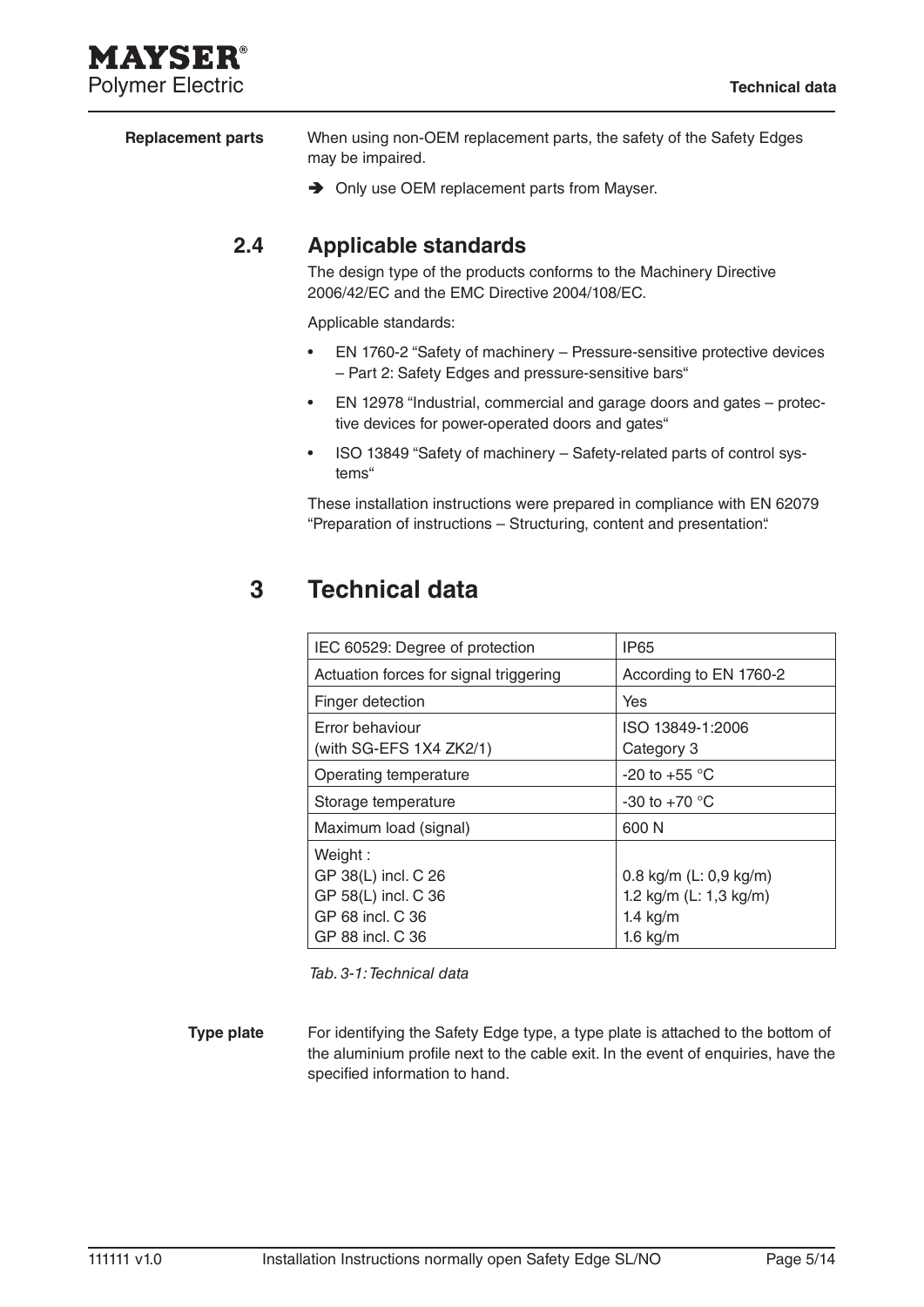# **4 Transport and storage**

## **4.1 Packaging and transport**

The Safety Edges are packed skid-proof and can be transported by crane or lifting vehicle to the place of installation. The installation accessories have either been added to the Safety Edges or packed separately, depending on volume.



#### **DANGER Danger of injury by falling components!**

- $\rightarrow$  Only use tested, suitable load bearing equipment.
- $\rightarrow$  Use appropriate load securing devices (e.g. transport belts, anti-slip devices).
- Do not step or stand under suspended loads.

### **4.2 Storage**

- Store the Safety Edges in the original packing in a dry place.
- Store packagings pressure-free; do not stack.
- $\rightarrow$  Store board tube packagings horizontally.
- $\rightarrow$  Observe and maintain the storage temperature in accordance with the technical data.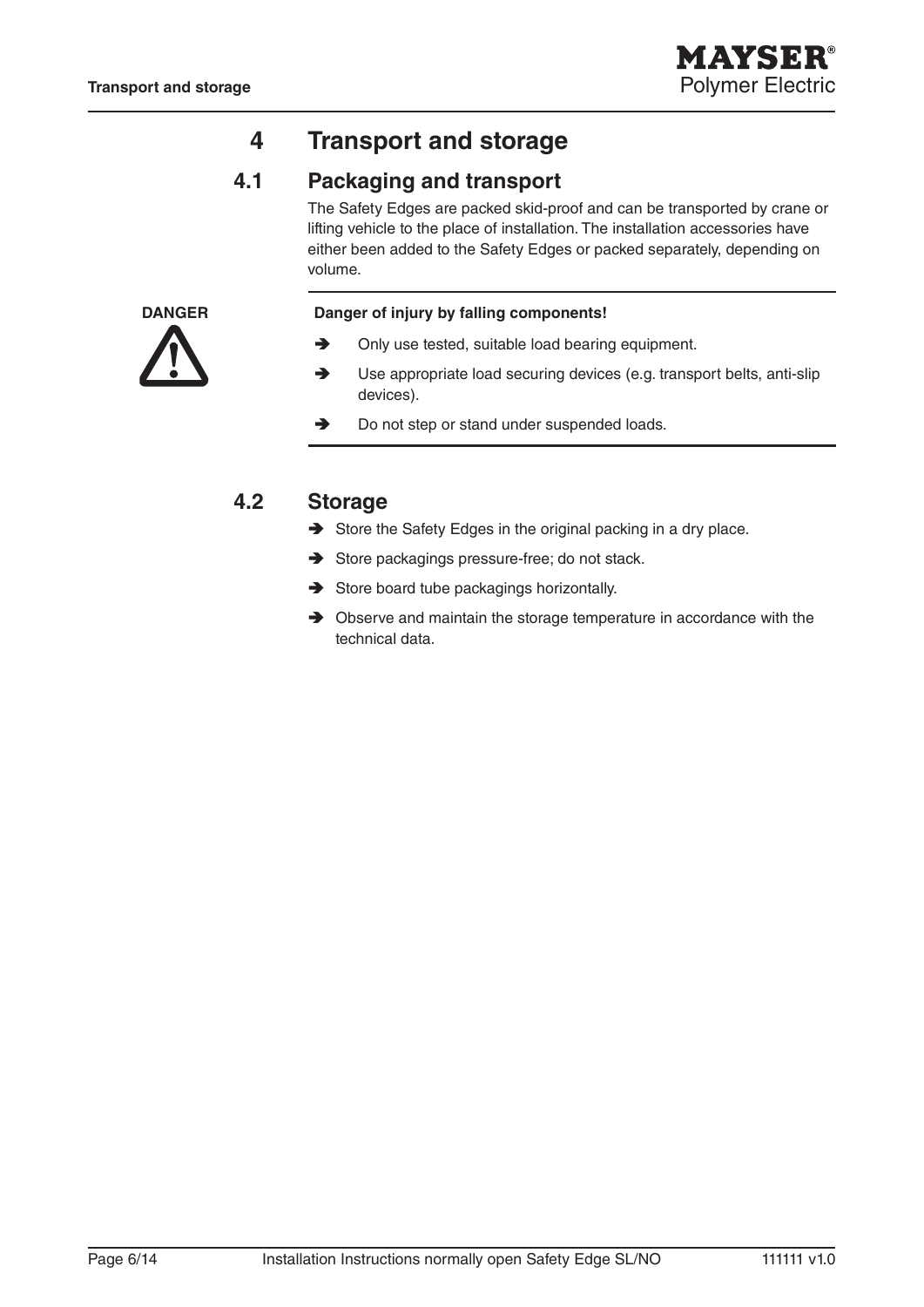

**Which aluminium pro**file is being installed?

# **5 Installation**

Mount the Safety Edge in the following order:

|     | C 26M, C 36M, C 36L, C 36S               |     | $C$ 26, $C$ 36                                         |
|-----|------------------------------------------|-----|--------------------------------------------------------|
| 5.1 | Prepare the installation site.           | 5.1 | Prepare the installation site.                         |
| 5.2 | Unpack Safety Edge and ac-<br>cessories. | 5.2 | Unpack Safety Edge and ac-<br>cessories.               |
|     |                                          | 5.3 | Separate aluminium profile<br>from the rubber profile. |
| 5.4 | Mount the aluminium profile.             | 5.4 | Mount the aluminium profile.                           |
|     |                                          | 5.5 | Snap in the rubber profile.                            |
| 5.6 | Lay cables.                              | 5.6 | Lay cables.                                            |
| 5.7 | Test function.                           | 5.7 | Test function.                                         |

Tab. 5-1: Montageschritte, je nach Alu-Profil

# **5.1 Preparing the installation site**



**DANGER** Danger of injury due to equipment and parts in the vicinity of the in**stallation site (possible electrocution, crushing danger)!**

- **→** De-energise all devices and live parts in the immediate vicinity of the installation site and secure them against reclosing (refer to the respective operating instructions).
- $\rightarrow$  Check that the devices or parts are disconnected from the power supply.
- $\rightarrow$  Preparate the installation surface:
	- Remove any dirt particles.
	- Make sure that the installation surface is flat and solid.
	- Cable bushing must be deburred.
- $\rightarrow$  Keep the necessary tools ready.

### **5.2 Unpacking**



#### **CAUTION Damage to property due to incorrect handling!**

Safety Edges can be damaged by bending or due to the effects of sharp objects.

- → Do not use the connection cable of the Safety Edges as a carrying handle.
- Avoid sagging of the Safety Edges:
	- Transport them upright, if possible
	- Carry Safety Edges that are > 3 m always using 4 hands
- $\rightarrow$  Put Safety Edges only on a flat surface free of dirt.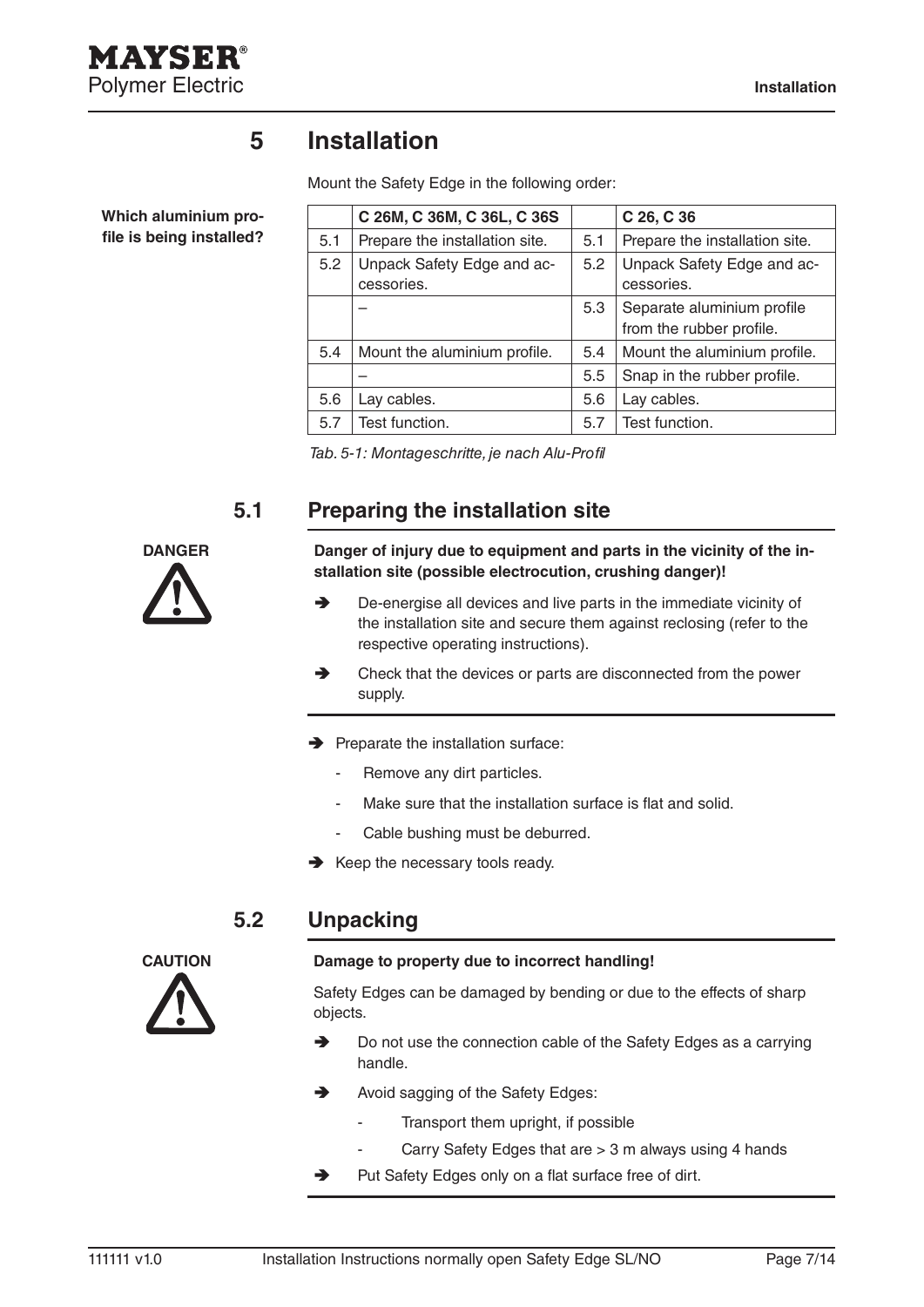

- 1. Check that the contents of the packaging are undamaged.
- 2. Lay out the Safety Edges side by side at the place of installation

#### **5.3** Separation of aluminium profile from the rubber **profi le**

When delivered, the rubber profiles are snap-fitted in the aluminium profiles. For installation of the C 26 or C 36 aluminium profile, this must first be separated from the rubber profile.

- $\rightarrow$  Disengage both side clip mounts from the aluminium profile.
- $\rightarrow$  If necessary, use a tool as an aid, e.g. a flat-tip screwdriver or a wooden spatula. Use only blunt and in no case sharp-edged aids in order to avoid damage to the side clip mount.

#### CAUTION Impairment of function by unstable rubber profile!

If the side clip mount is damaged over a length of  $> 10$  cm, the function of the Safety Edge may be impaired.

- $\rightarrow$  Immediately replace any rubber profile having a damaged side clip mount.
- $\rightarrow$  Discard any rubber profile having a damaged side clip mount.

#### **5.4 Mounting of aluminium profile.**

- 1. Align the aluminium profile with the closing edge:
	- Have the non-sensitive ends been taken into account?
	- Is the cable bushing freely accessible?

#### **"Drilling template"**

- 2. Mark the drill holes by means of the aluminium profile:
	- At the first and last oblong hole
	- In between every fourth or fifth oblong hole
	- For cable bushing, if not already marked



Fig. 5-1: Marking of drill holes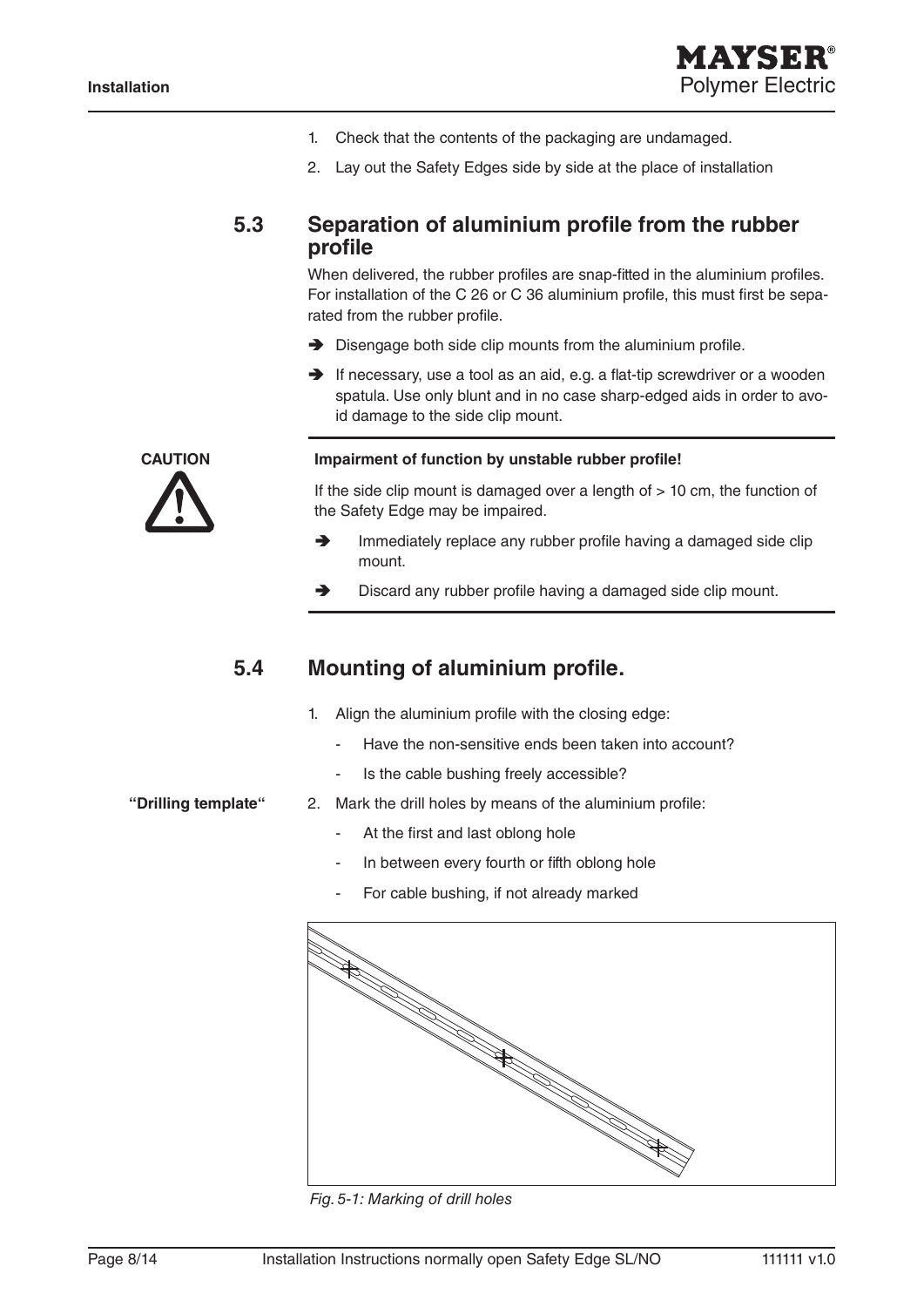- 3. Remove the aluminium profile.
- 4. Drill holes for M5 on the marks.
- 5. Deburr the drill holes and remove the drill cutting.
- 6. Fasten the aluminium profile at the oblong holes by means of M5 countersunk screws or cheese-head screws.



Fig. 5-2: Mounting of aluminium profile

Alternatively, the aluminium profile may be fastened by means of rivets.

Do you have Safety Edges with S1 or S2 cable exit?

 $\rightarrow$  Route the cables through the prepared cable bushing prior to snapping in the rubber profile again.

### **5.5 Snapping in the rubber profile**

After installation of the aluminium profile, the rubber profile is ultimately snapped in.

 $\rightarrow$  Completely snap in both side clip mounts into the aluminium profile.

Suitable aids for inserting and snapping in:

- Use a brush to apply a non-volatile sliding agent to the aluminium profile and the side clip mount.
- Seam roller for pushing in.



Fig. 5-3: Suitable aids

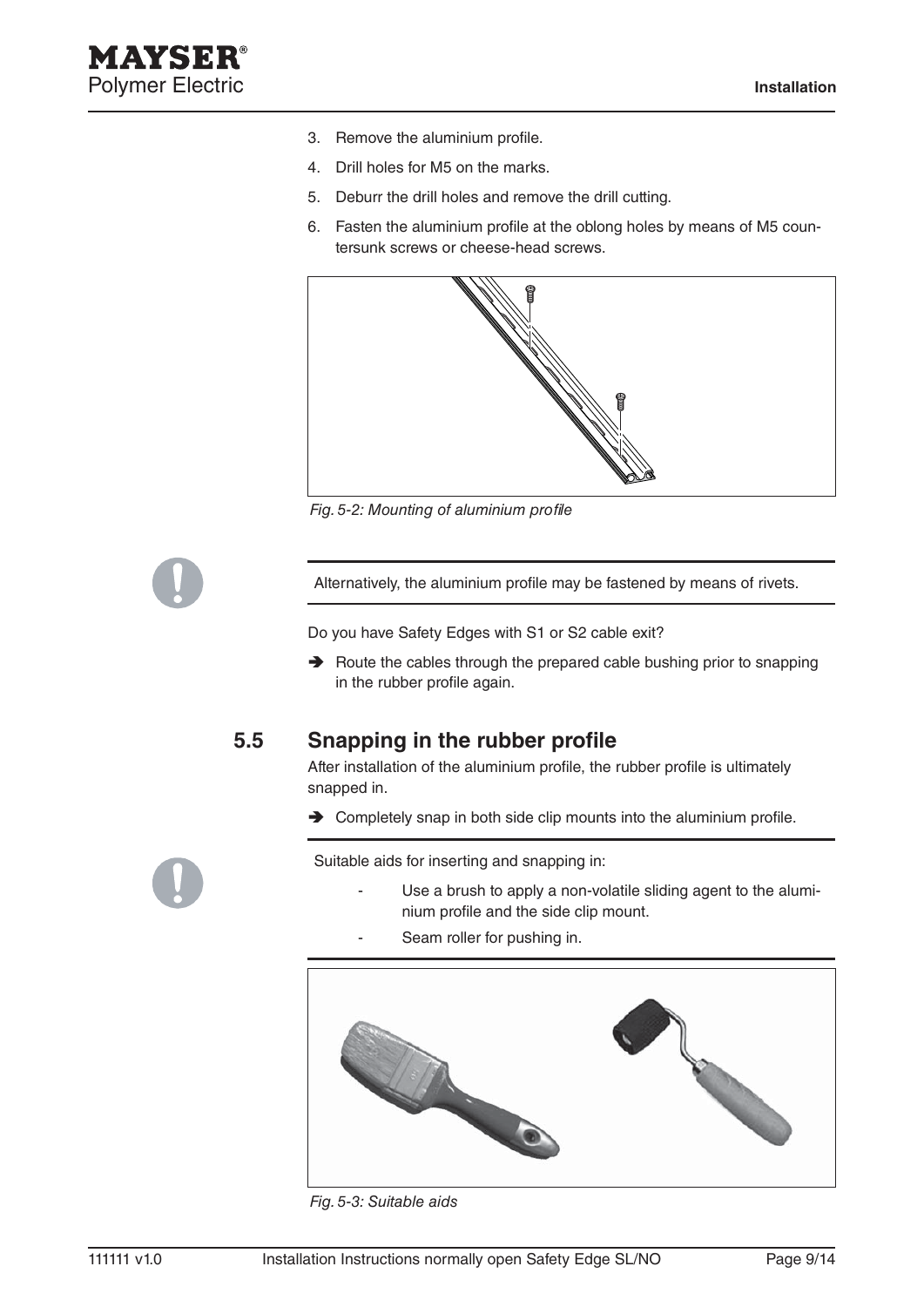### **5.6 Laying cables**

The type of cabling depends on the operation principle of your system.

- 1. Connect up Safety Edges in accordance with wiring diagram (optional) or in accordance with the wiring technologies described below. Observe the following:
	- Connect the wire ends of the Safety Edges in accordance with the colour coding
	- If no connecting plugs and sockets (optional) are available, insulate the soldered connections and seal them with heat-shrinkable sleeves
	- Wire each closing edge separately and route the cables to a separate Control Unit.



#### **CAUTION Damage to cables due to incorrect laying!**

- Do not pinch or bend cables.
- 2. Lay the cables and route them to the Control Unit

#### **Key to the following wiring diagrams:**

- BK Safety Edge with two-sided cables as feed-through sensors or for connection of an external monitoring resistor
- W Safety Edge with integrated monitoring resistor
- SG Control Unit
- D Sub-distribution with series terminals
- R Resistor for functional monitoring of the system (1k2 ±5% Ohm)

#### **Colour coding:**

| bl | blue  | SW        | black |
|----|-------|-----------|-------|
| br | brown | <b>WS</b> | white |
| rt | red   |           |       |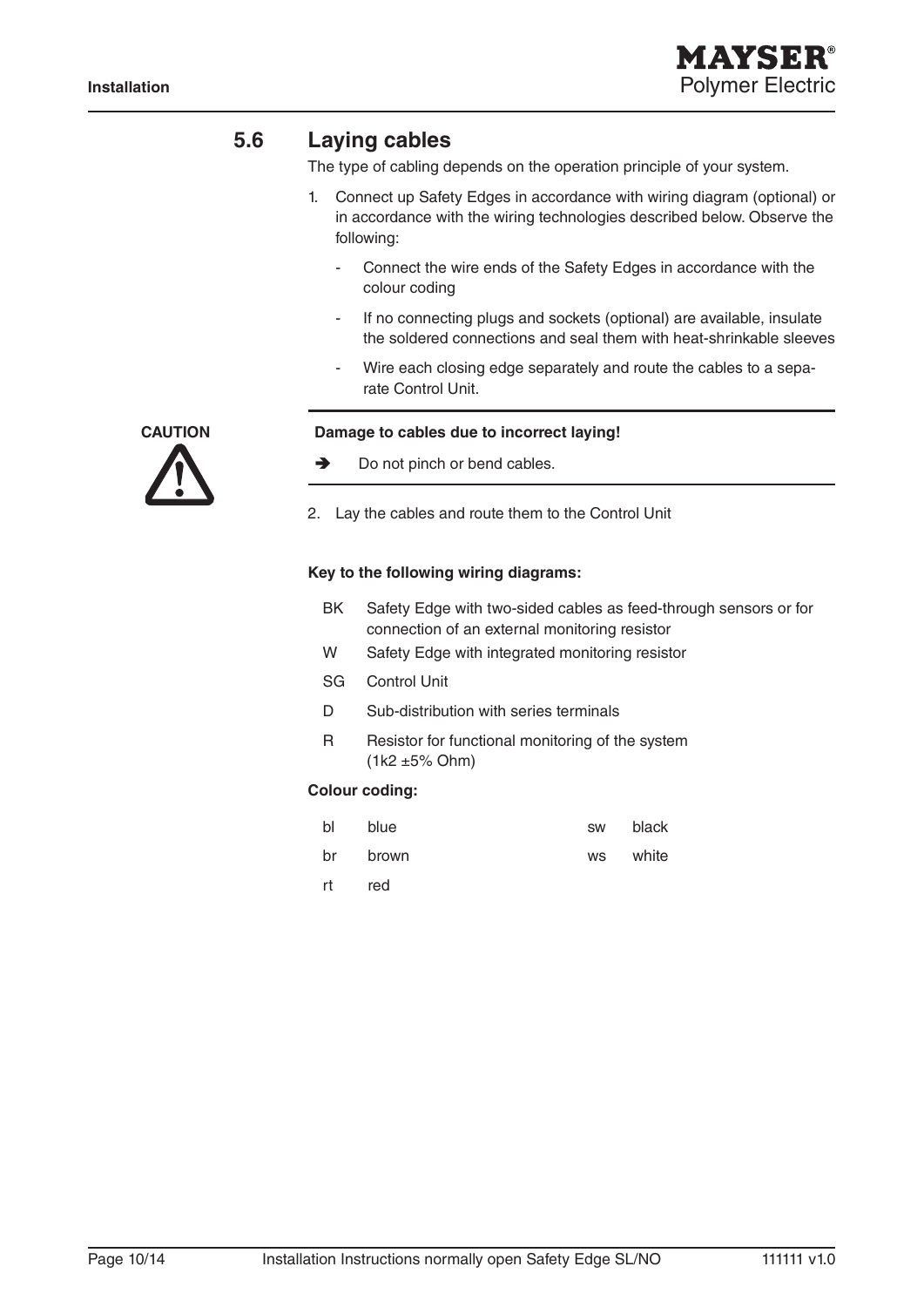



Fig. 5-4: Wiring of the Safety Edges BK for 2-wire technology

#### **Safety Edges BK:**

#### **2-wire technology with terminal connector (optional)**



Fig. 5-5: Wiring of Safety Edges BK for 2-wire technology with optional terminal connector, in which the resistor R is integrated



Fig. 5-6: Wiring of the Safety Edges W and BK for 2-wire technology

**Safety Edges W and BK:** 

**2-wire technology wired straight to theControl unit**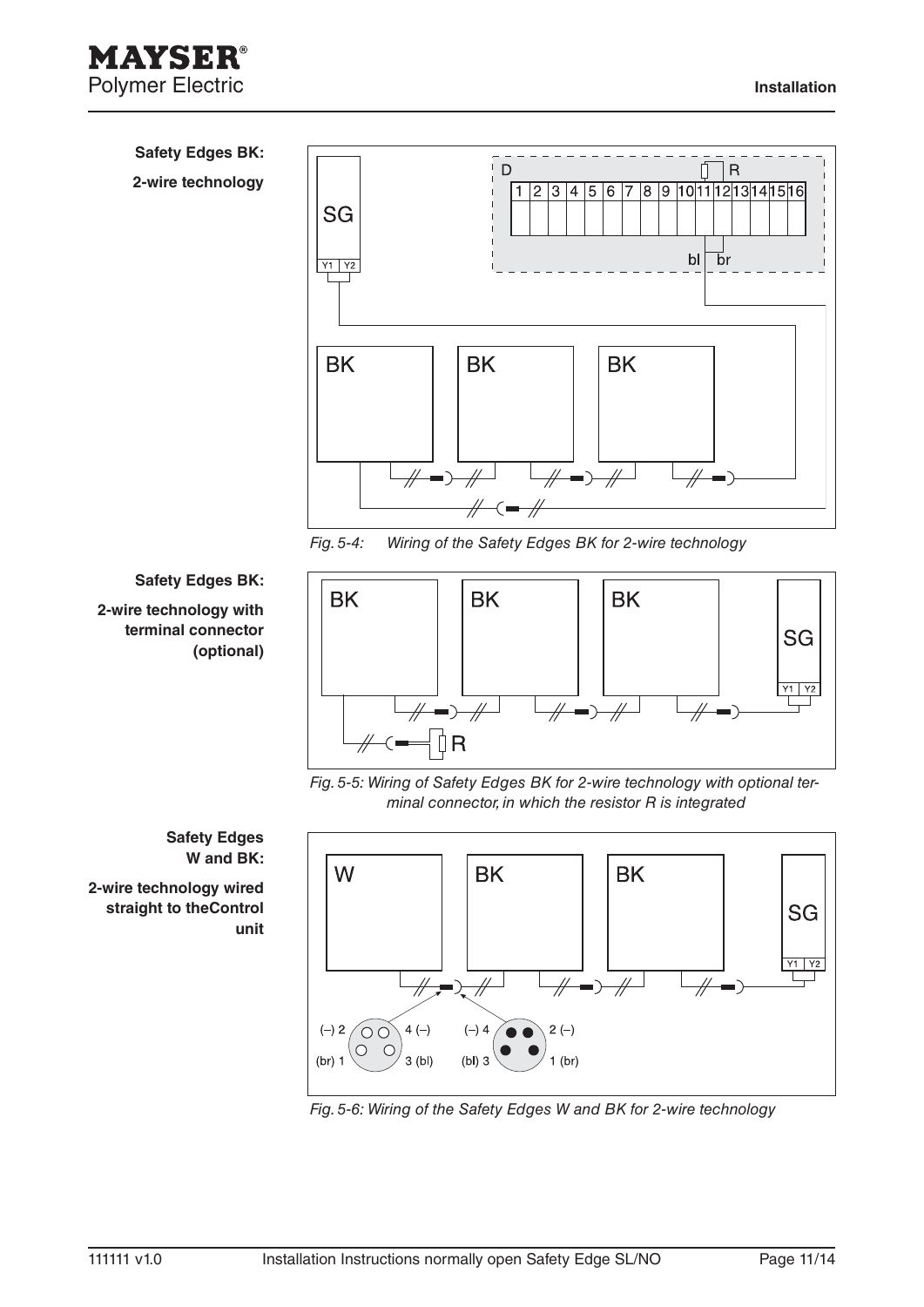



Fig. 5-7: Wiring of the Safety Edges for 2-wire technology via sub-distribution



Fig. 5-8: Wiring of the Safety Edges BK for 4-wire technology

**Safety Edges W and BK: 2-wire technology wired via sub-distribution system**

**Safety Edges BK: 4-wire technology**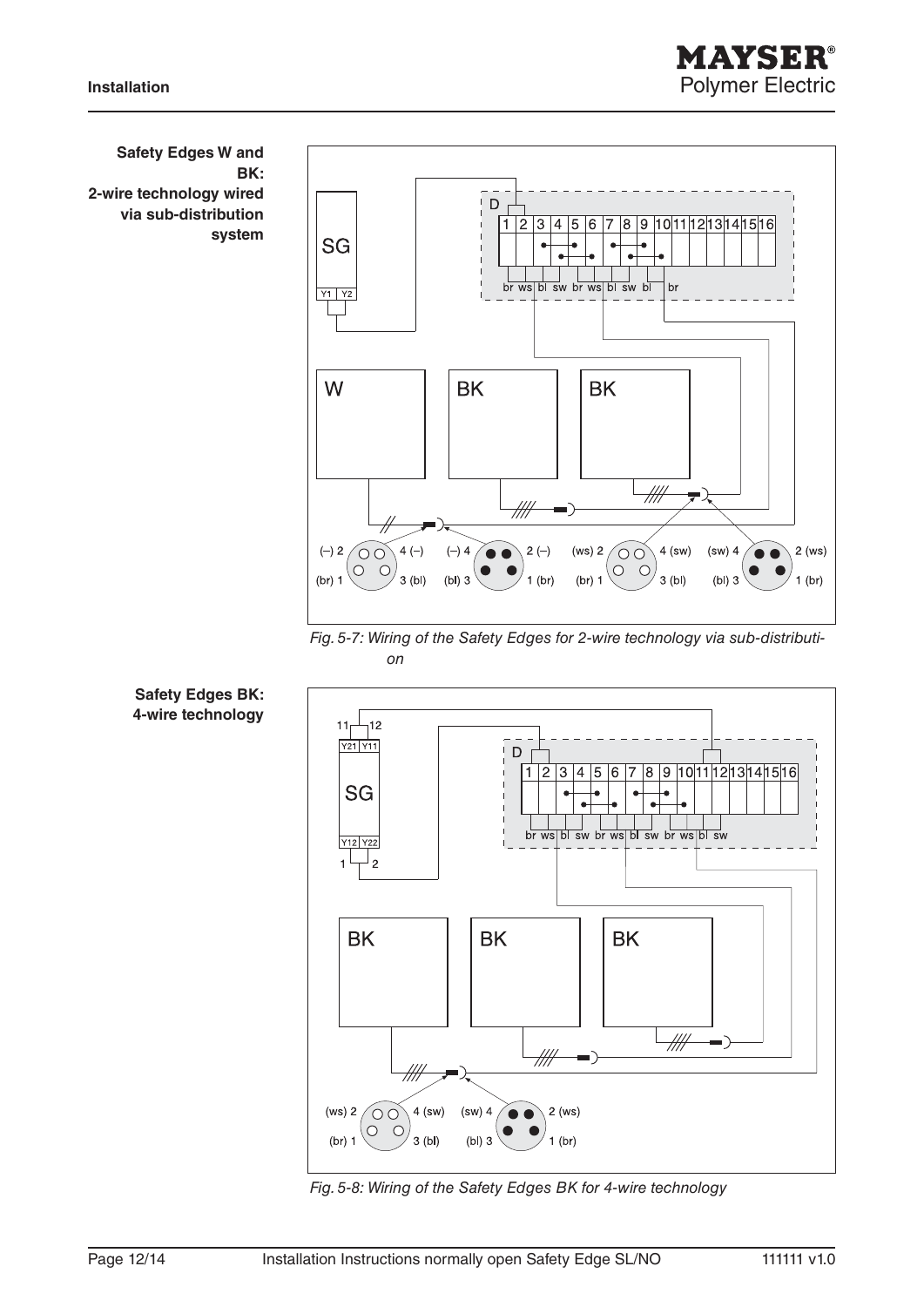### **5.7 Testing**

Perform the following steps for each cable of the Safety Edge system:

- 1. Set the ohmmeter for measuring in a high resistance range.
- 2. Connect the ohmmeter to the two wires of the cable.
- 3. Measure the electrical resistance between the wire ends while the Safety Edge is activated and non-activated.

The measured resistance must have the following values:

- Safety Edge activated: < 150 Ohm
	- Safety Edge not activated:
		- Sensor BK: > 1 MOhm
		- Sensor W: 1k2 ±5% Ohm
- If the resistance measurement does not produce the specified values, this may have the following causes: **Test failed?** 
	- The cables are bent or damaged
	- The Safety Edge is not adequately fastened or is sagging
	- The distance between the Safety Edge and the closing edge is too small in the end position causing the Safety Edge to actuate.